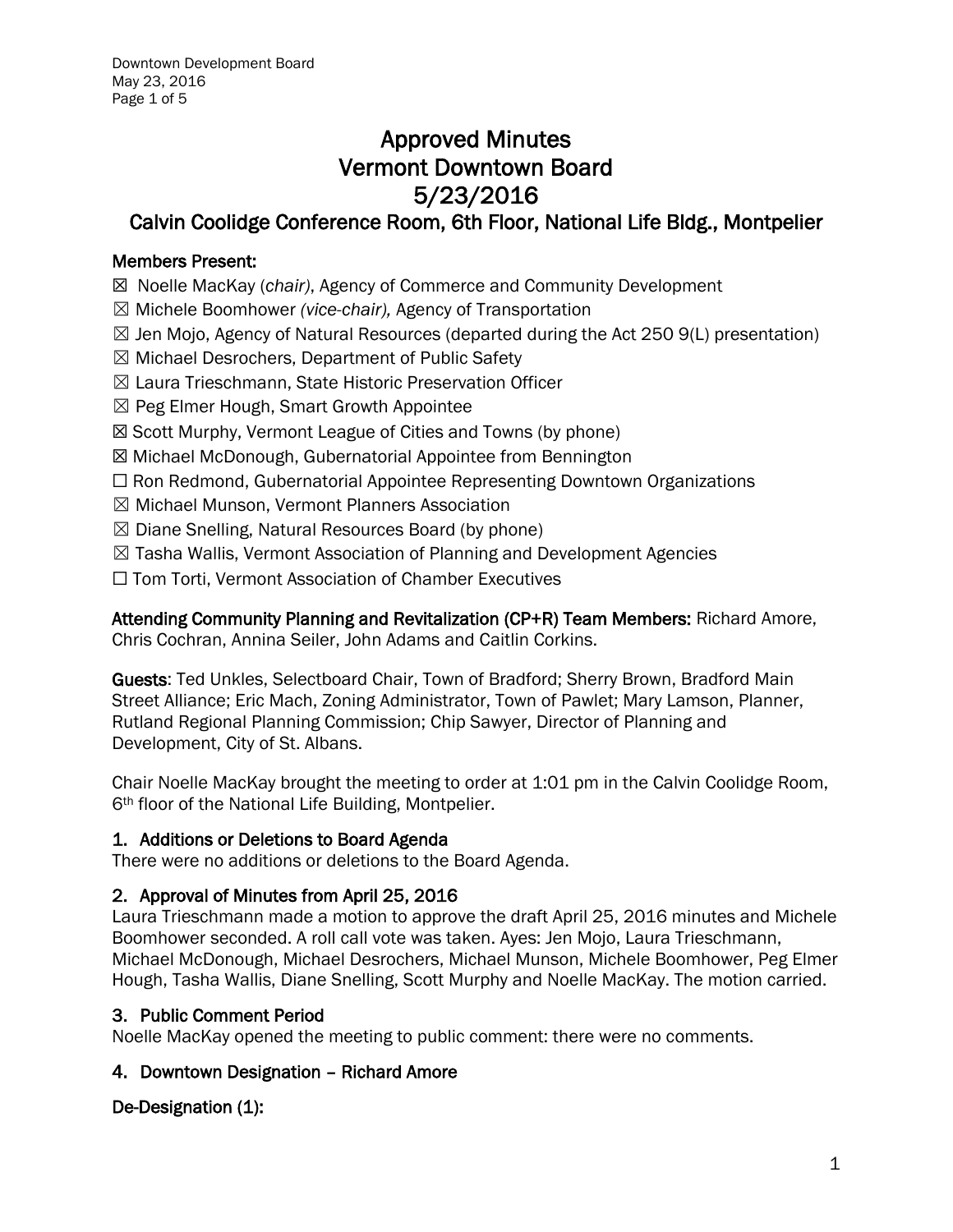Downtown Development Board May 23, 2016 Page 2 of 5

## Bradford

The Town of Bradford did not submit an application for renewal of downtown designation choosing instead to withdraw from the downtown designation program and submit an application for village center designation. The community found it difficult to build the necessary capacity and financial support to effectively staff its downtown program. Richard introduced Ted Unkles, Selectboard Chair and Sherry Brown, from the Bradford Main Street Alliance, and invited them to address the Board. Ted acknowledged that this was a very difficult decision and that despite the hard work and commitment of many volunteers the downtown program was unable to succeed as originally hoped. The town intends to reapply in the future and will continue to work to build capacity in the downtown.

Michele Boomhower made a motion to de-designate Bradford downtown and Michael Munson seconded. A roll call vote was taken. Ayes: Jen Mojo, Laura Trieschmann, Michael McDonough, Michael Desrochers, Michael Munson, Michele Boomhower, Peg Elmer Hough, Tasha Wallis, Diane Snelling, Scott Murphy and Noelle MacKay. The motion carried.

## 5. Village Center Designation – 1 – Richard Amore

## New Applications (3)

## Bradford

Richard presented the complete application for village center designation for Bradford village center. Bradford's village center boundary runs along both sides of Route 5 (Main Street) incorporating churches, commercial businesses, civic buildings and multi-family residential uses. The requested boundary is almost identical to the former designated downtown boundary with the addition of the Grace United Methodist Church and neighboring properties. The town and CP+R staff worked together to create the proposed boundary to meet the statutory definition and provided a map that meets the program's requirements. Ted Unkles and Sherry Brown discussed challenges and the goal of educating the community about the benefits of the new designation. Staff is committed to assisting the community through the transition and would be happy to present at a community forum to share information about the designation benefits and the tax credit program.

Michael Munson made a motion to approve village center designation for Bradford village center and Michael Desrochers seconded. A roll call vote was taken. Ayes: Jen Mojo, Laura Trieschmann, Michael McDonough, Michael Desrochers, Michael Munson, Michele Boomhower, Peg Elmer Hough, Tasha Wallis, Diane Snelling, Scott Murphy and Noelle MacKay. The motion carried.

#### Pawlet

Richard presented the complete application for village center designation for Pawlet village center. Pawlet was previously designated from 2005 to 2015 and was de-designated as the town plan did not meet the designation requirements. The proposed boundary is identical to the previously approved designation. The town and CP+R staff worked together to create the proposed boundary to meet the statutory definition and provided a map that meets the program's requirements.

Tasha Wallis made a motion to approve village center designation for Pawlet village center and Peg Elmer Hough seconded. Michael Munson raised concerns about the largely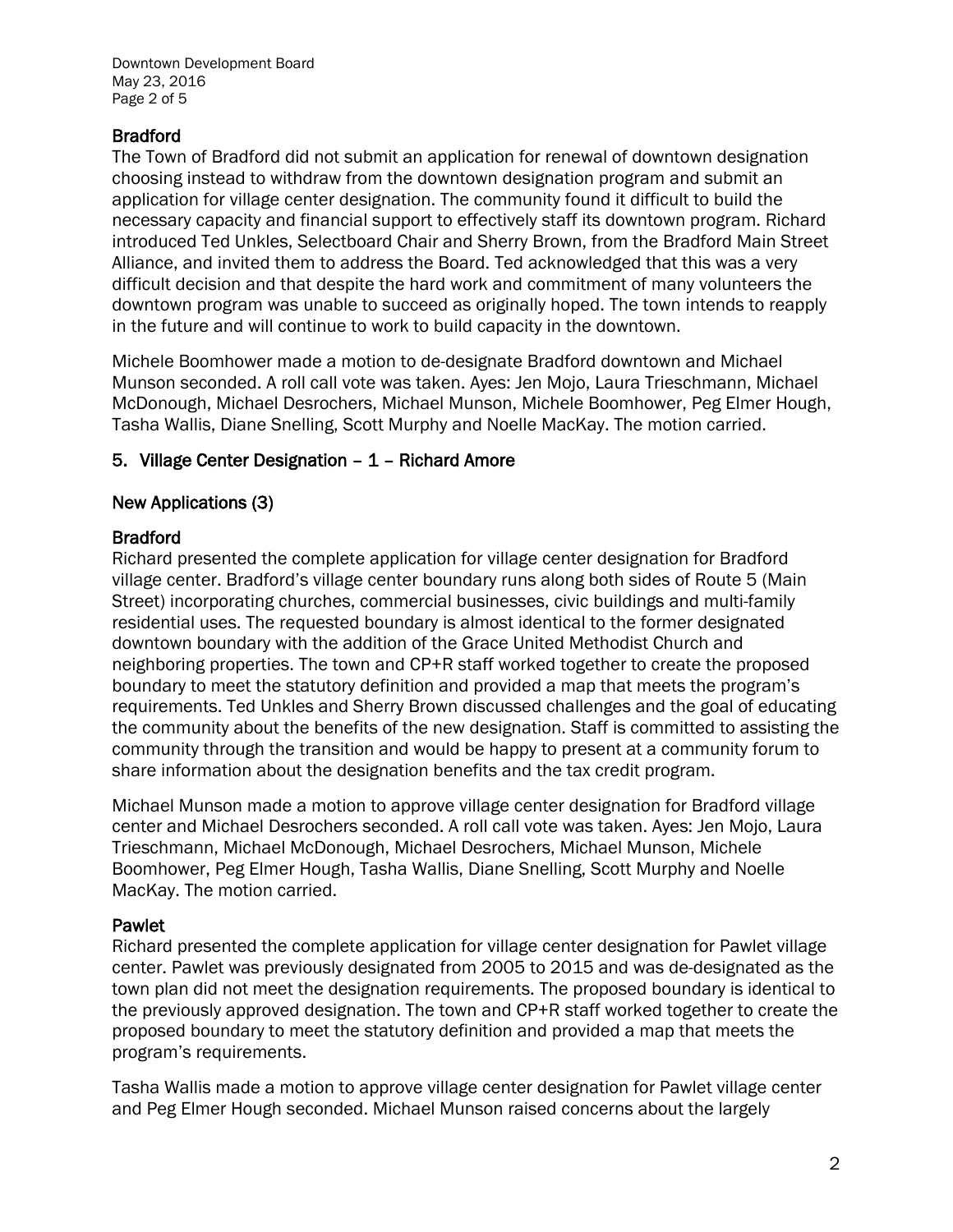Downtown Development Board May 23, 2016 Page 3 of 5

residential nature of the southern arm of the boundary and the extension of the boundary to capture Sheldon's General Store. Michael Munson requested a friendly amendment to the motion to amend the southern arm of the village center boundary and cut it off at the map symbol for image 12. Board discussion ensued. Michael McDonough noted that Sheldon's General Store provides a natural sense of entry into the community. Other members mentioned that Sheldon's is an important hub of commerce and activity which may qualify for tax credits and cited the town's plans to extend sidewalk to the store. Eric Mach affirmed the fact that Sheldon's store is a community gathering place and has long been part of the fabric of the community. He explained some of the nearby residential properties have served as boarding houses or bed and breakfasts in the past and still have commercial potential.

Michael Munson's friendly amendment to reduce the size of the proposed boundary failed to receive support. A roll call vote was taken on the original motion to approve the boundaries as submitted in the application.

Ayes: Jen Mojo, Laura Trieschmann, Michael McDonough, Michael Desrochers, Michele Boomhower, Peg Elmer Hough, Tasha Wallis, Diane Snelling, Scott Murphy and Noelle MacKay. Nays: Michael Munson. The motion carried.

#### West Pawlet

Richard presented the complete application for village center designation for West Pawlet village center. West Pawlet was previously designated from 2005 to 2015 and was dedesignated as the town plan did not meet the designation requirements. The proposed boundary is identical to the previously approved designation. The application is complete and staff recommends approval of the application for village center designation.

Board members raised similar concerns about the southern end of the village boundary including mostly residential and some mixed use properties. Following a lengthy discussion, Michael Munson made a motion to amend the southern end of the village center boundary to cut off beneath the symbol marked 9 on the map where a mixed use property sits across from a multi-family dwelling. Erich Mach stated that he would be amenable to this amendment. Michele Boomhower seconded and a roll call vote was taken. Ayes: Jen Mojo, Laura Trieschmann, Michael Desrochers, Michael Munson, Michele Boomhower, Peg Elmer Hough, Tasha Wallis, Diane Snelling, Scott Murphy and Noelle MacKay. Michael McDonough abstained. The motion carried.

#### Renewal Applications (2)

#### Bethel

The complete application for renewal of village center designation for Bethel village center was presented to the Board. The designated boundary was not altered and the map was updated to meet program standards. Staff recommends proceeding with approval of the application for renewal of the village center designation for Bethel village center.

Peg Elmer Hough made a motion to approve renewal of village center designation for Bethel village center and Laura Trieschmann seconded. A roll call vote was taken. Ayes: Jen Mojo, Laura Trieschmann, Michael McDonough, Michael Desrochers, Michael Munson, Michele Boomhower, Peg Elmer Hough, Tasha Wallis, Diane Snelling, Scott Murphy and Noelle MacKay. The motion carried.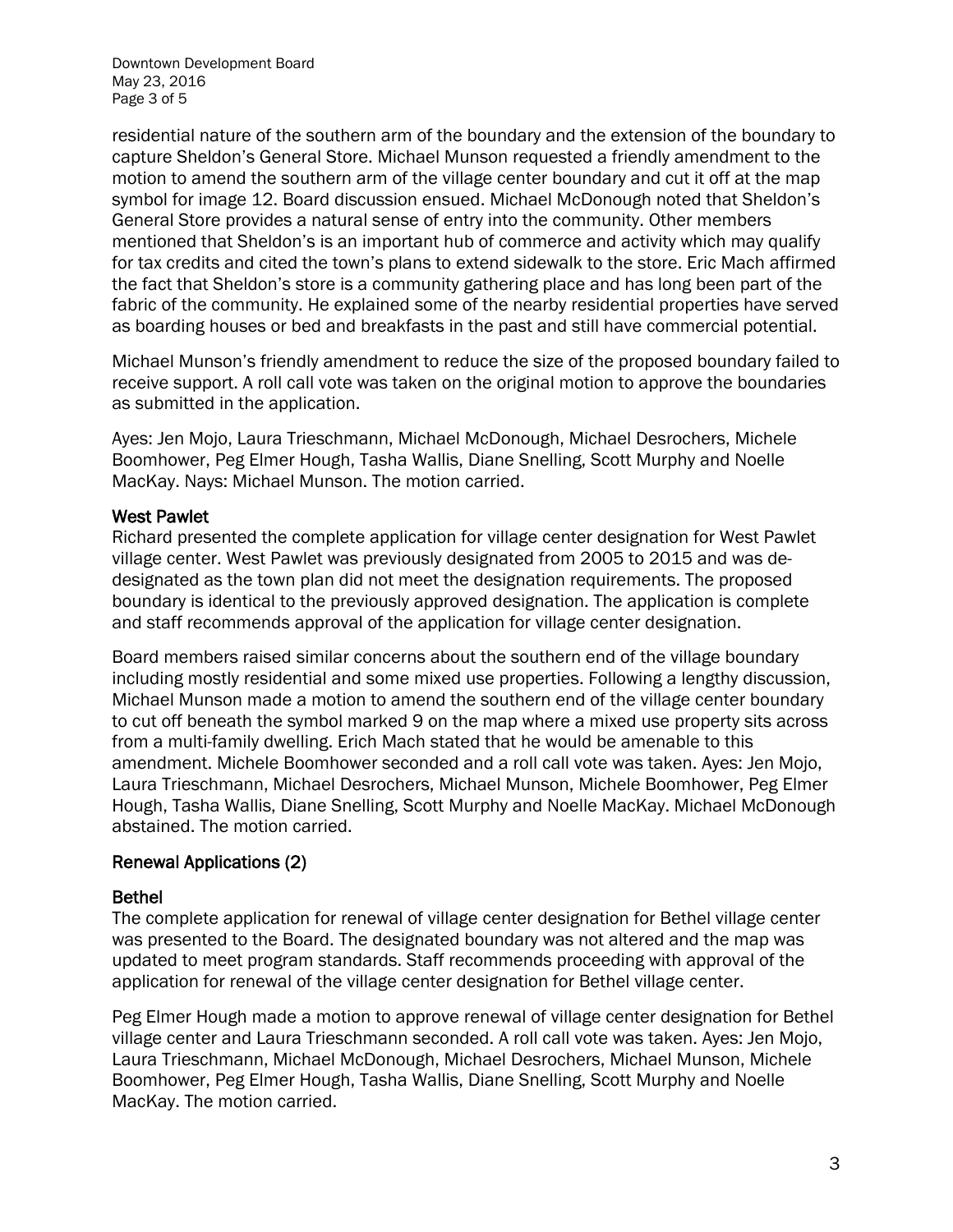Downtown Development Board May 23, 2016 Page 4 of 5

#### West Rutland

The complete application for renewal of village center designation for West Rutland village center was presented to the Board. The designated boundary was not altered and the map was updated to meet program standards. Staff recommends proceeding with approval of the application for renewal of the village center designation for West Rutland village center.

Peg Elmer Hough made a motion to approve renewal of village center designation for West Rutland village center and Laura Trieschmann seconded. A roll call vote was taken. Ayes: Jen Mojo, Laura Trieschmann, Michael McDonough, Michael Desrochers, Michael Munson, Michele Boomhower, Peg Elmer Hough, Tasha Wallis, Diane Snelling, Scott Murphy and Noelle MacKay. The motion carried.

#### 6. Downtown Transportation Fund Grant Amendment – Chris Cochran

The City of St. Albans was awarded \$100,000 in Downtown Transportation Funds (DTF) in 2013 for a project to improve the safety of a major intersection in the downtown core. Due to challenges with the railroad and cost increases, the city requested an initial amendment to the scope and extension of the completion date to October 31, 2016. The Board approved the amendment request at the November 2015 Board meeting and requested the city provide an update at the May Board meeting regarding the right of way planning and approval. The city has submitted a memo which includes the required update along with a request to further extend the completion date of the grant to October 31, 2017. The additional time is needed to complete the right of way negotiations and certification.

Chip Sawyer, the Director of Planning and Development, presented the Board with an update regarding the right of way approval process and responded to questions and concerns. Michele Boomhower noted the proposal included a realistic timeline and offered to provide assistance in negotiating with the railroad if necessary. Board discussion ensued.

Michael McDonough made a motion to approve the amendment request from the City of St. Albans extending the completion date of the grant to October 31, 2017. Peg Elmer Hough seconded. A roll call vote was taken. Ayes: Jen Mojo, Laura Trieschmann, Michael McDonough, Michael Desrochers, Michael Munson, Michele Boomhower, Peg Elmer Hough, Tasha Wallis, Diane Snelling, and Noelle MacKay. Nays: Scott Murphy. The motion carried.

## 7. Downtown Transportation Fund Grant Scoring Analysis – Annina Seiler

At the previous Board meeting members requested that staff provide data and analysis of past scoring rounds so that they may have an informed discussion and evaluation of the Downtown Transportation Fund (DTF) grant scoring process. The reason for this stemmed from the perception that larger communities were routinely funded and that smaller communities are disadvantaged by the scoring process. Staff provided several possible changes to the scoring criteria and process for the Board to consider. Discussion ensued and Board members considered using a statistical solution to normalize scores. Tasha expressed reluctance to add steps that could make the scoring process less transparent to applicants. Ultimately, the Board preferred a solution in which applicants with 2 or more currently active grants are ineligible for funds. It was also observed that further clarification, education, and training on how to consistently apply the competitive criteria would address concerns about the large spread of scores in a few of the more narrowly defined criteria.